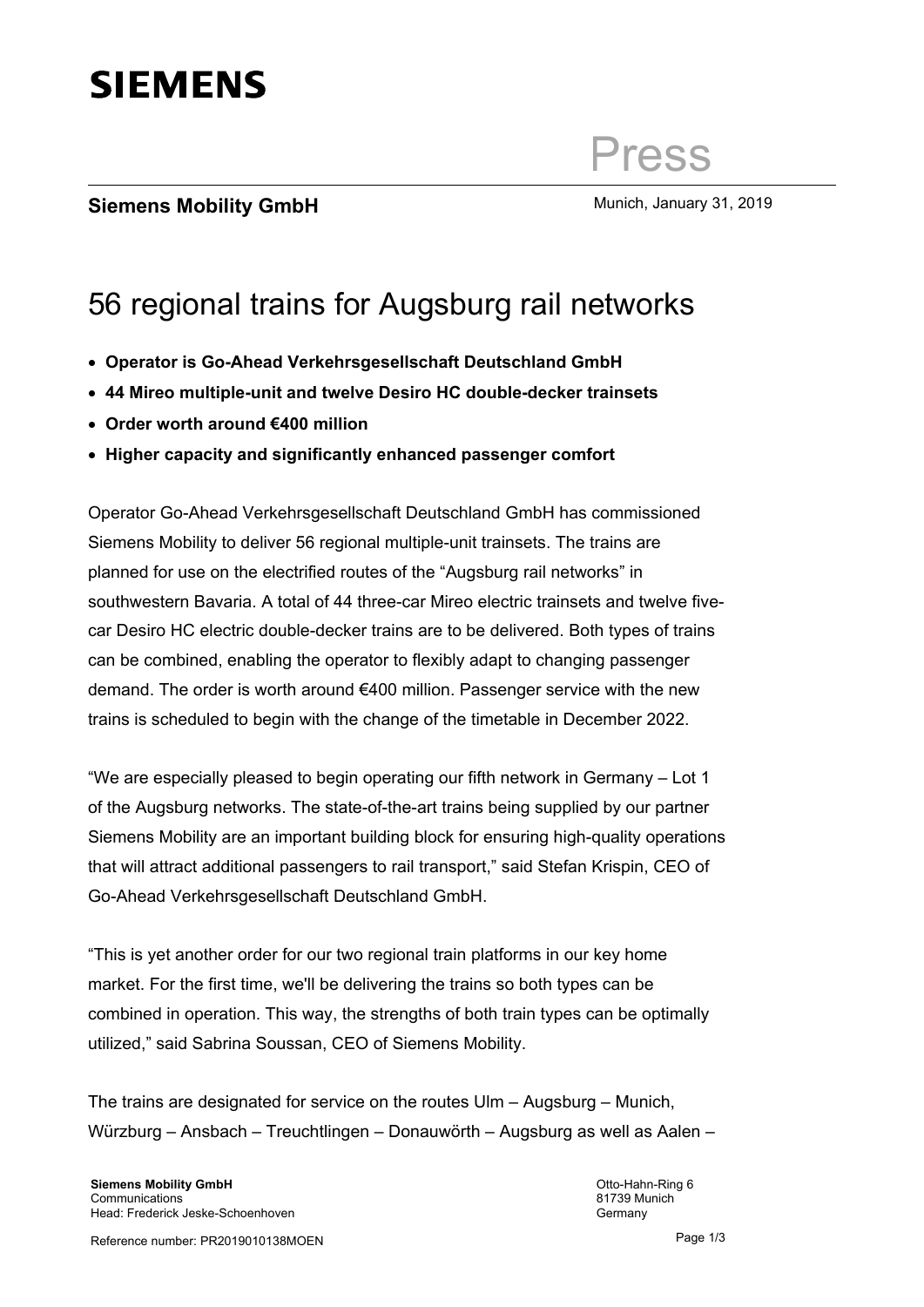Nördlingen – Donauwörth. All of the trains are designed to meet projected increasing traffic demand in the region. In particular, the double-decker trains planned for routes to and from Munich will provide a substantial increase in seating capacity.

The Mireo offers 216 and the Desiro HC 538 seats. To further increase flexibility in meeting passenger demand, up to four three-car Mireos can be combined as a train or a maximum of two Mireos combined with a Desiro HC. If even more capacity is needed, two Desiro HC trainsets can be coupled. A multipurpose area is located at each car doorway; 18 bicycles can be transported in a Mireo and 45 in a Desiro HC. All trains are barrier-free for passengers with limited mobility. The trains also have a lift on board in order to provide wheelchair users easy access at stations with low platforms.

A real-time passenger information system shows arrival and departure times as well as connections at the respective stations. The trains are equipped with highfrequency window glass specially developed by Siemens Mobility to substantially improve mobile reception. In addition, the trains will be prepared for a possible later installation of WLAN technology.

This press release and press photos are available at: www.siemens.com/press/PR2019010138MOEN

## **Contact for journalists**

Ellen Schramke Phone: +49 30 386 22370; E-mail: ellen.schramke@siemens.com

Go-Ahead Verkehrsgesellschaft Deutschland GmbH Erik Bethkenhagen Phone: +49 711 400 534 15; E-mail: presse@goahead-de.com

Follow us on Twitter: www.twitter.com/SiemensMobility

For further information about Siemens Mobility, please see: www.siemens.com/mobility